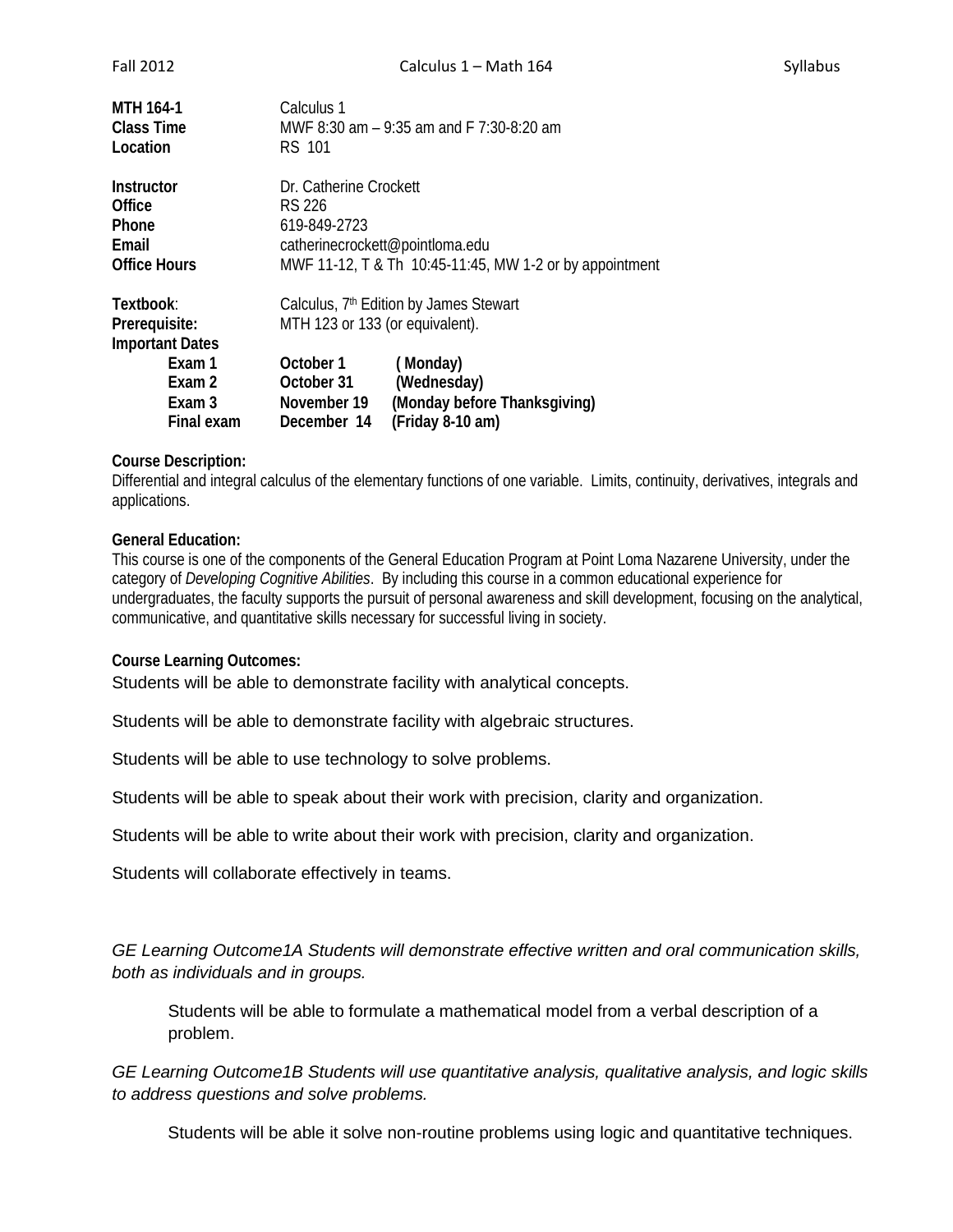## Students will be able to construct solutions to problems using computational techniques.

### **Attendance:**

Attendance is expected at each class session. In the event of an absence you are responsible for the material covered in class and the assignments given that day.

Regular and punctual attendance at all classes in which a student is registered is considered essential to optimum academic achievement. Therefore, regular attendance and participation in each course are minimal requirements to be met. There are no allowed or excused absences except when absences are necessitated by certain university-sponsored activities and are approved in writing by the Provost. Whenever the number of accumulated absences in a class, for any cause, exceeds ten percent of the total number of class meetings, the faculty member has the option of filing a written report to the Vice Provost for Academic Administration which may result in de-enrollment, pending any resolution of the excessive absences between the faculty member and the student…If the date of de-enrollment is past the last date to withdraw from a class, the student will be assigned a grade of W or WF (no grade). There are no refunds for courses where a de-enrollment was processed." (see catalog for full text)

### **Class Enrollment:**

It is the student's responsibility to maintain his/her class schedule. Should the need arise to drop this course (personal emergencies, poor performance, etc.), the student has the responsibility to follow through (provided the drop date meets the stated calendar deadline established by the university), not the instructor. Simply ceasing to attend this course or failing to follow through to arrange for a change of registration (drop/add) may easily result in a grade of F on the official transcript.

## **Academic Accommodations:**

While all students are expected to meet the minimum academic standards for completion of this course as established by the instructor, students with disabilities may require academic accommodations. At Point Loma Nazarene University, students requesting academic accommodations must file documentation with the Disability Resource Center (DRC), located in the Bond Academic Center. Once the student files documentation, the Disability Resource Center will contact the student's instructors and provide written recommendations for reasonable and appropriate accommodations to meet the individual needs of the student. This policy assists the university in its commitment to full compliance with Section 504 of the Rehabilitation Act of 1973, the Americans with Disabilities (ADA) Act of 1990, and ADA Amendments Act of 2008, all of which prohibit discrimination against students with disabilities and quarantees all qualified students equal access to and benefits of PLNU programs and activities.

Students with learning disabilities who may need accommodations should discuss options with the instructor during the first two weeks of class.

### **Academic Honesty:**

The Point Loma Nazarene University community holds the highest standards of honesty and integrity in all aspects of university life. Academic honesty and integrity are strong values among faculty and students alike. Any violation of the university's commitment is a serious affront to the very nature of Point Loma's mission and purpose.

Academic dishonesty is the act of presenting information, ideas, and/or concepts as one's own when in reality they are the results of another person's creativity and effort. Such acts include plagiarism, copying of class assignments, and copying or other fraudulent behavior on examinations. For more details on PLNU's policy go to: <http://www.pointloma.edu/experience/academics/catalogs/undergraduate-catalog/point-loma-education/academic-policies> A student who is caught cheating on any item of work will receive a zero on that item and may receive an "F" for the semester. See the PLNU Catalog for a further explanation of the PLNU procedures for academic dishonesty.

### **Final Exam: Date and Time**

The final exam date and time is set by the university at the beginning of the semester and may not be changed by the instructor. Only in the case that a student is required to take three exams during the same day of finals week is an instructor authorized to change the exam date and time for that particular student.

**Grading:** Grades for the course will be based on homework (25%), three exams (15% each; total of 45 %), and a final exam (30%).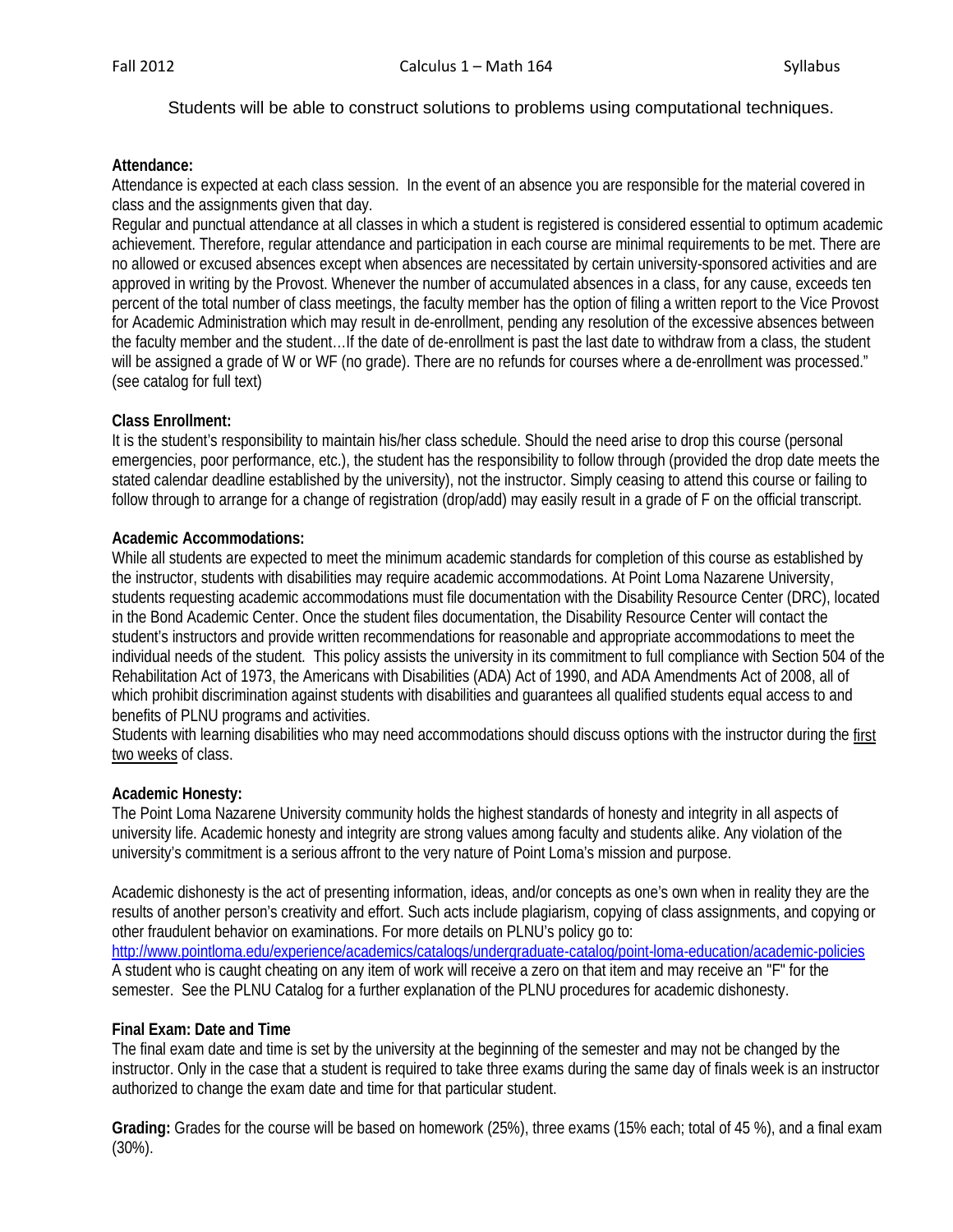**Homework (25%):** Homework will be assigned every class meeting. A homework assignment is late if it is not received at the start of class on the due date. No late homework will be accepted; however the two lowest homework scores will be dropped. Please be sure that your homework is stapled together and the problems are in order. Homework will be scored on a combination of completeness and correctness. A random selection (the same for all people) of the problems will be graded on any homework assignment.

**Tests and Final Exam (15% each and 30%):** Tests and the Final Exam will include problems and questions over material assigned in the text, readings and handouts, as well as material presented in class.

No examination shall be missed without prior consent by me or a well documented emergency beyond your control. A score of zero will be assigned for an examination that is missed without prior consent or a well documented emergency beyond your control. The examination schedule is included in the daily schedule. I do not intend to accept excuses such as poor communication with parents, benefactors, sport team sponsors and/or travel agents.

| Please note: | The Final Exam is COMPREHENSIVE.                 |  |
|--------------|--------------------------------------------------|--|
|              | December 14, (Friday) at 8:00 a.m. to 10:00 a.m. |  |

**Grading Scale**: Course grades will be assigned according to the following scale:

| <b>Grading Scale in percentages</b> |   |  |                                                                                                                   |  |  |
|-------------------------------------|---|--|-------------------------------------------------------------------------------------------------------------------|--|--|
|                                     | R |  |                                                                                                                   |  |  |
|                                     |   |  | $(87.5, 90)$ $(77.5, 80)$ $(67.5, 70)$                                                                            |  |  |
|                                     |   |  | $[92.5, 100]$ $[82.5, 87.5]$ $[72.5, 77.5]$ $[62.5, 67.5]$                                                        |  |  |
|                                     |   |  | $\vert\cdot\vert$ [90, 92.5) $\vert\vert$ [80, 82.5) $\vert\vert$ [70, 72.5) $\vert\vert$ [60, 62.5) $\vert\vert$ |  |  |

**Cell Phones:** Turn off any cell phone, pager or things that make noise while you are in class. Also, do not text or work on other classes while in class -to do so is disrespectful to me and your classmates.

**General Advice:** The key to success in this class is to attend lectures regularly and do your homework. You learn mathematics by doing it yourself. You should expect to spend approximately two hours outside of class for every one hour in class working on homework and going over concepts. When doing homework, please note it is normal to not be able to do every problem correct on the first attempt. Do not be discouraged, instead seek help.

# **Sources of Help:**

- 1. Me. If you have questions, ask me. See office hours.
- 2. FREE TUTORING- Math Learning Center, RS-230. Hours are posted on the door.
- 3. Other classmates. Form study groups! Work together!

| Week | Monday                  | Wednesday                           | Friday                      |
|------|-------------------------|-------------------------------------|-----------------------------|
|      | 8/27                    | 8/29                                | 8/31                        |
|      | No Class                | 1.1 Four ways to Represent a        | 1.3 New Functions from Old  |
|      | <b>Meets on Tuesday</b> | <b>Function</b><br><b>Functions</b> |                             |
|      | <b>Introduction</b>     | 1.2 Mathematical Models             |                             |
|      | 9/3                     | 9/5                                 | 9/7                         |
|      | <b>No Class</b>         | 1.4 The Tangent and Velocity        | 1.5 The Limit of a Function |
|      | <b>Labor Day</b>        | Problems                            |                             |
|      |                         |                                     |                             |